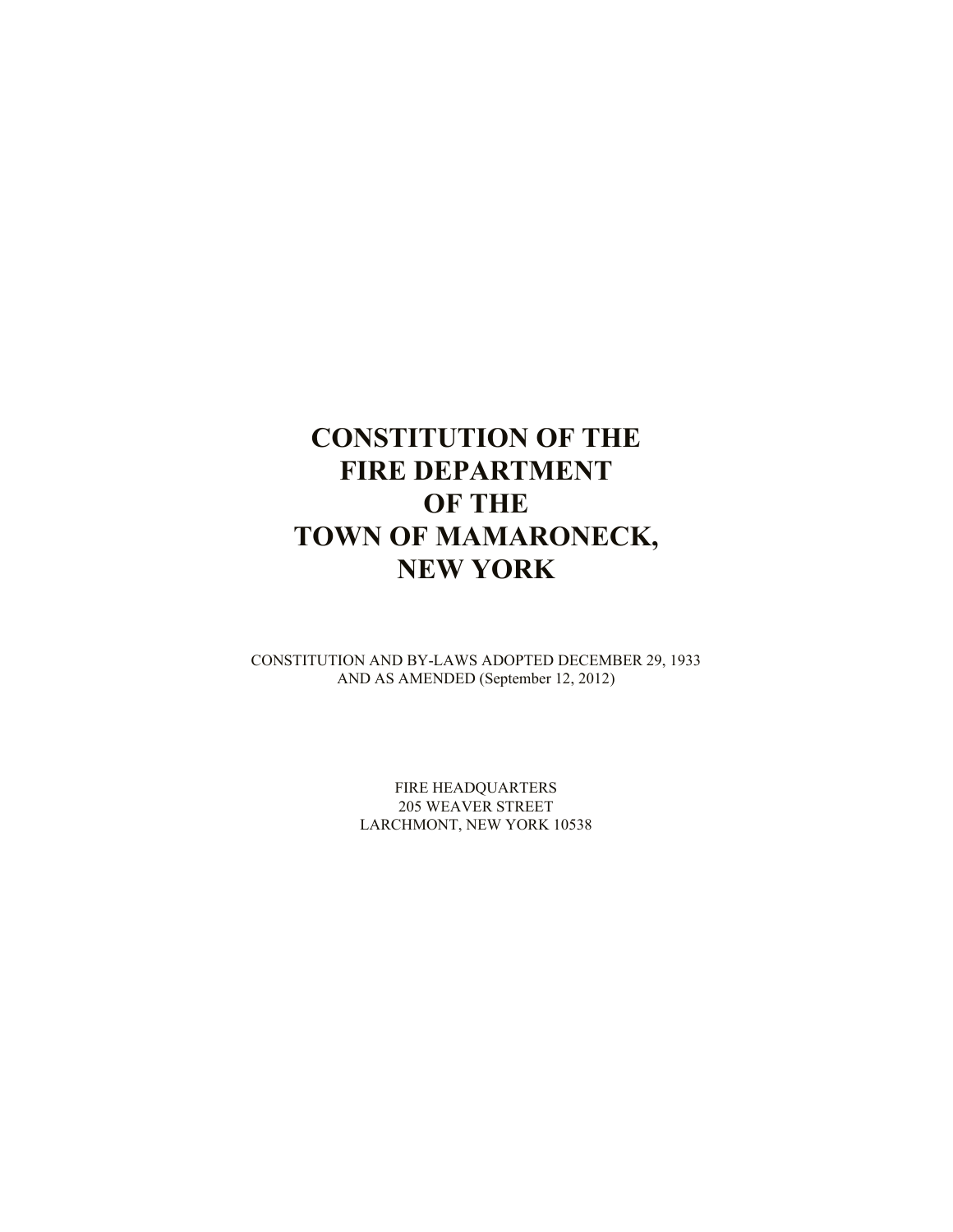## **CONSTITUTION OF THE FIRE DEPARTMENT**

#### **OF THE**

#### **TOWN OF MAMARONECK, NEW YORK**

To maintain discipline, to define duty and to promote efficiency in saving life and property where endangered by fire and other emergencies, for which purpose the Department was organized, the Fire Department of the Town of Mamaroneck, New York, does enact the following Constitution for its government this 29th day of December, 1933**.**

#### **ARTICLE I**

#### **Section I: Name:**

This organization shall be known and designated as the "Fire Department of the Town of Mamaroneck, New York", Westchester County, New York.

#### **Section II: Organization:**

The Department shall consist of four (4) companies, to be known and designated as set forth below and the number of active members of each company shall be limited, as provided by law, to the number set opposite each respective company:

Total ---------------------------------------------------------------------------------------215

#### **ARTICLE II - Amendments**

This constitution may be altered or amended by the affirmative vote of two-thirds (2/3) of the active members of the Department, present and voting, at a regular meeting of the Department, provided the proposed amendment has been presented in writing at a regular meeting of the Department and written notice of the proposed amendment has been mailed to each active member of the Department at least fifteen (15) days prior to any subsequent regular meeting at which the amendment is to be voted upon.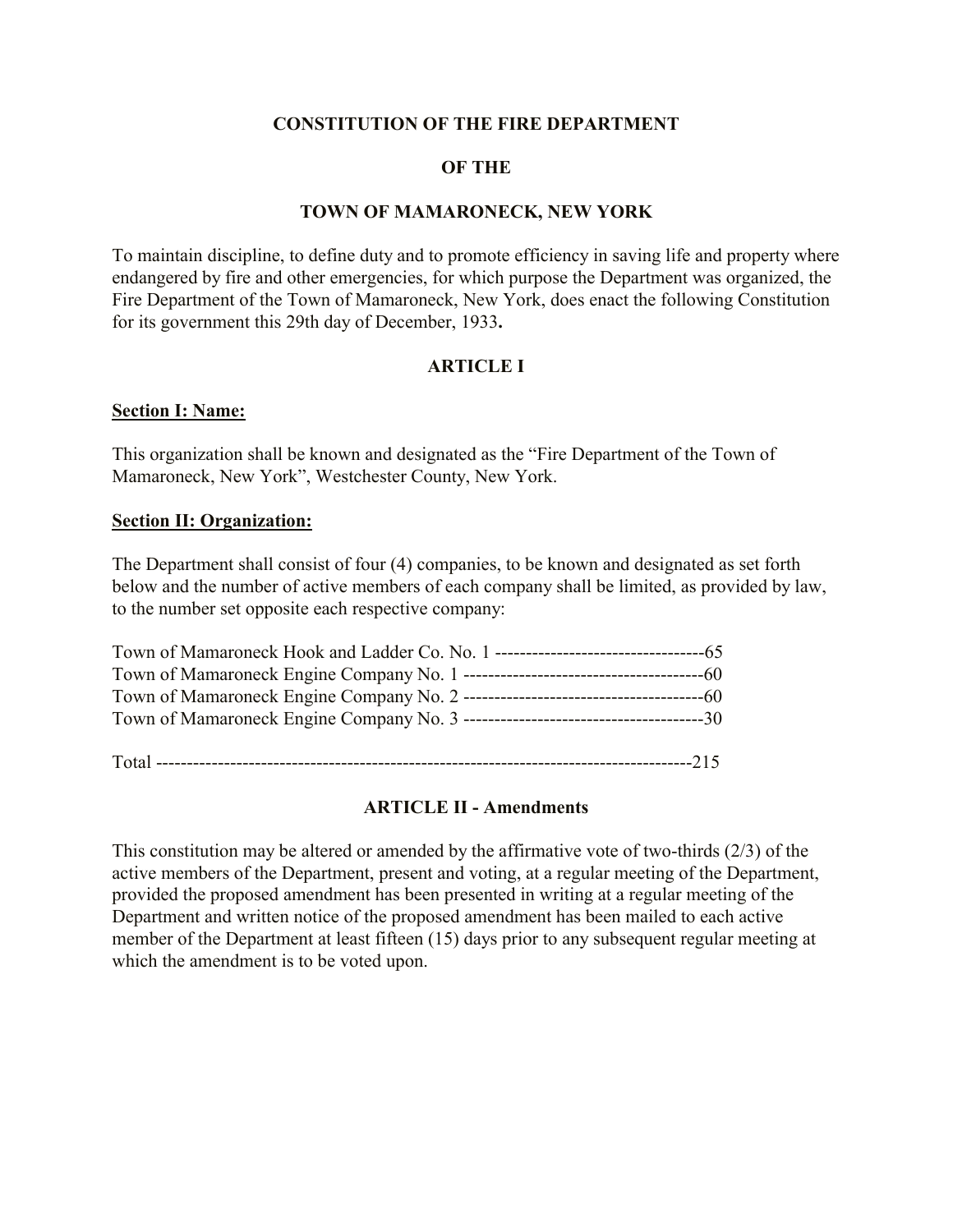## **ARTICLE III - Departmental Officers**

A. The Officers of the Department shall consist of a Chief, First Deputy Chief, Second Deputy Chief and four (4) Captains. There shall also be a Secretary, Financial Secretary, Treasurer, Surgeon, Attorney-at-Law, Chaplains and a Sergeant-at-Arms. Each of these Officers shall be an active member of the Fire Department with the exception of the Surgeon, Attorney and Chaplains. Each shall be elected for a term of one year by a majority vote of secret ballots cast by members present and eligible to vote at the annual meeting.

B. The Chief may be re-elected for a third or more consecutive term of one year. However, to be re-elected for a third or more consecutive one year term, a Chief must receive the unanimous consent of members present and eligible to vote at the annual meeting. The First Deputy Chief and/or the Second Deputy Chief, respectively, may also be re-elected for a third or more consecutive term, but must too receive the unanimous consent of members present and eligible to vote at the annual meeting. Nothing herein shall preclude or restrict any member from being nominated or elected for a third or more non-consecutive term of Chief, First Deputy Chief, or Second Deputy Chief; and nothing herein shall preclude or restrict a member having been elected to two consecutive terms for one of the foregoing chief's positions from being elected in a consecutive election for a term of a different chief's position.

C. When three (3) or more candidates are nominated for election as a Departmental Officer (except Captain), the following shall govern:

- 1. Ballots shall be cast for all candidates nominated. After this first ballot, if no one candidate receives a majority of the votes cast, the two candidates receiving the highest and next highest votes only shall be considered for a second ballot.
- 2. A second ballot shall be cast for these two (2) above mentioned candidates and the one receiving a majority vote shall be elected to office.
- 3. The foregoing nominating and voting procedures shall be also followed in the election of Company Officers.

D. When five (5) or more candidates are nominated for election as a Department Captain, the following shall govern:

- 1. Ballots shall be cast for all candidates nominated. Every ballot with a vote of one (1) or more candidates is counted as one vote cast, and a candidate must receive a majority of the total votes to be elected.
- 2. If more than four (4) candidates receive a majority vote, the position of Captain is filled by the four candidates receiving the largest number of votes.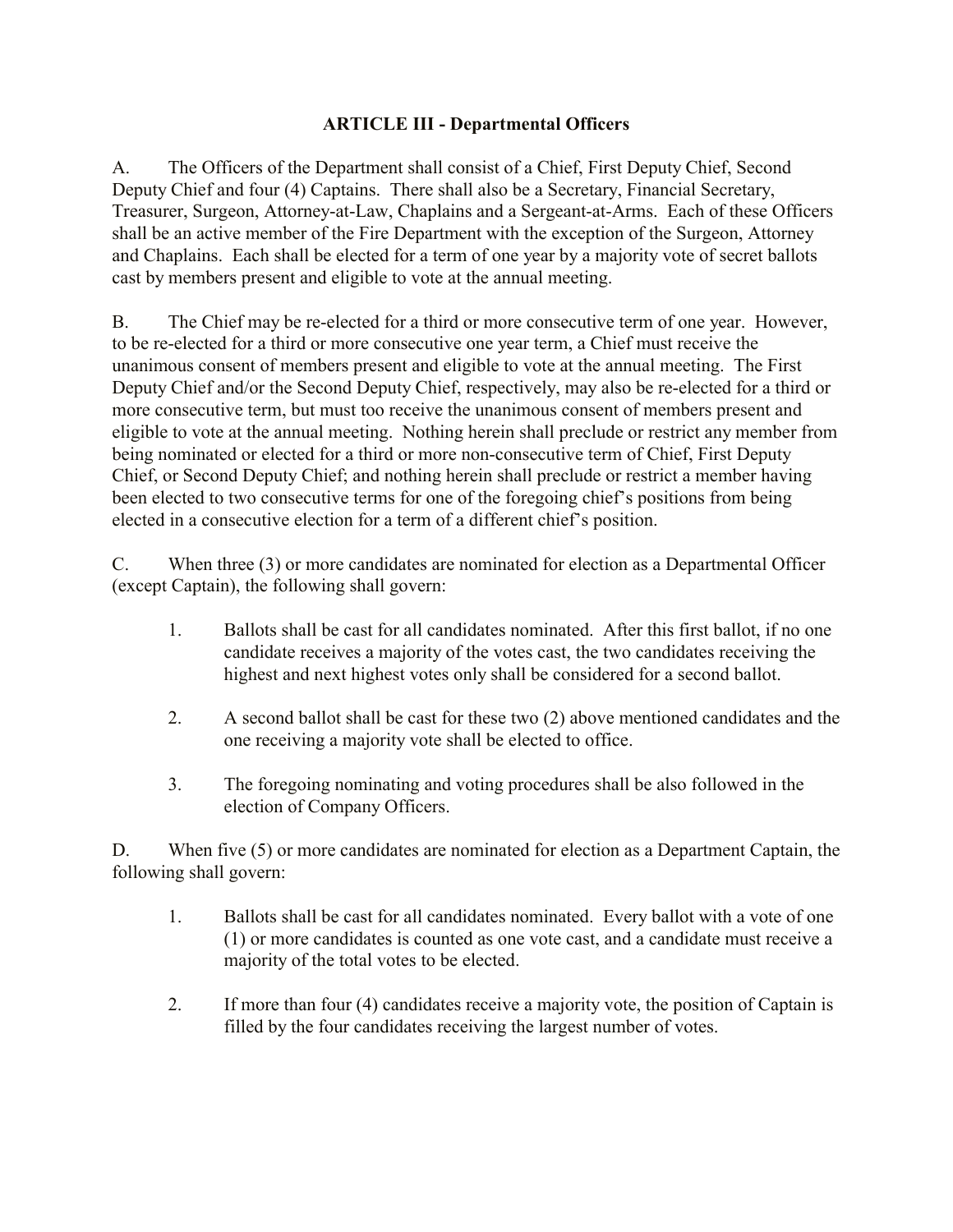- 3. If less than four (4) candidates receive a majority vote, those who do have a majority vote are elected, and all other candidates remain on the ballot for the necessary repeated balloting.
- 4. If some candidates receive a majority vote, but are tied for the last position that would elect, those candidates remain on the next ballot.

## **ARTICLE IV**

#### **Section I: Membership:**

The Department shall be limited to an active membership of two hundred and fifteen (215) persons in accordance with Article I, Section II of this Constitution and in accordance with law.

#### **Section II: Election of Members:**

All candidates for membership to the Department shall be elected at a regular meeting of the Department by secret ballot. A majority vote of active members present and voting is necessary to elect a candidate to membership in the Department. **Section III: Age Requirement:**

An applicant for membership must be at least sixteen (16) years of age and of good moral character.

#### **Section IV: Other Categories of Members:**

The By-Laws of this Department may prescribe categories of active membership such as associate, honorary, active life, junior, and exempt and fix the qualifications and privileges of all categories.

## **ARTICLE V - Fire Council**

## **Section I: Membership:**

A. The Chief, the First Deputy Chief, Second Deputy Chief and the Wardens of the several Companies shall constitute the Council of the Department in accordance with law and shall have all privileges provided by the Constitution and By-Laws.

B. The Junior Ex-Chief shall also be a member of the Fire Council. He/she shall serve only in an advisory capacity and shall not have voting privileges. The term "Junior Ex-Chief" shall denote the Ex-Chief whom the current Chief has succeeded.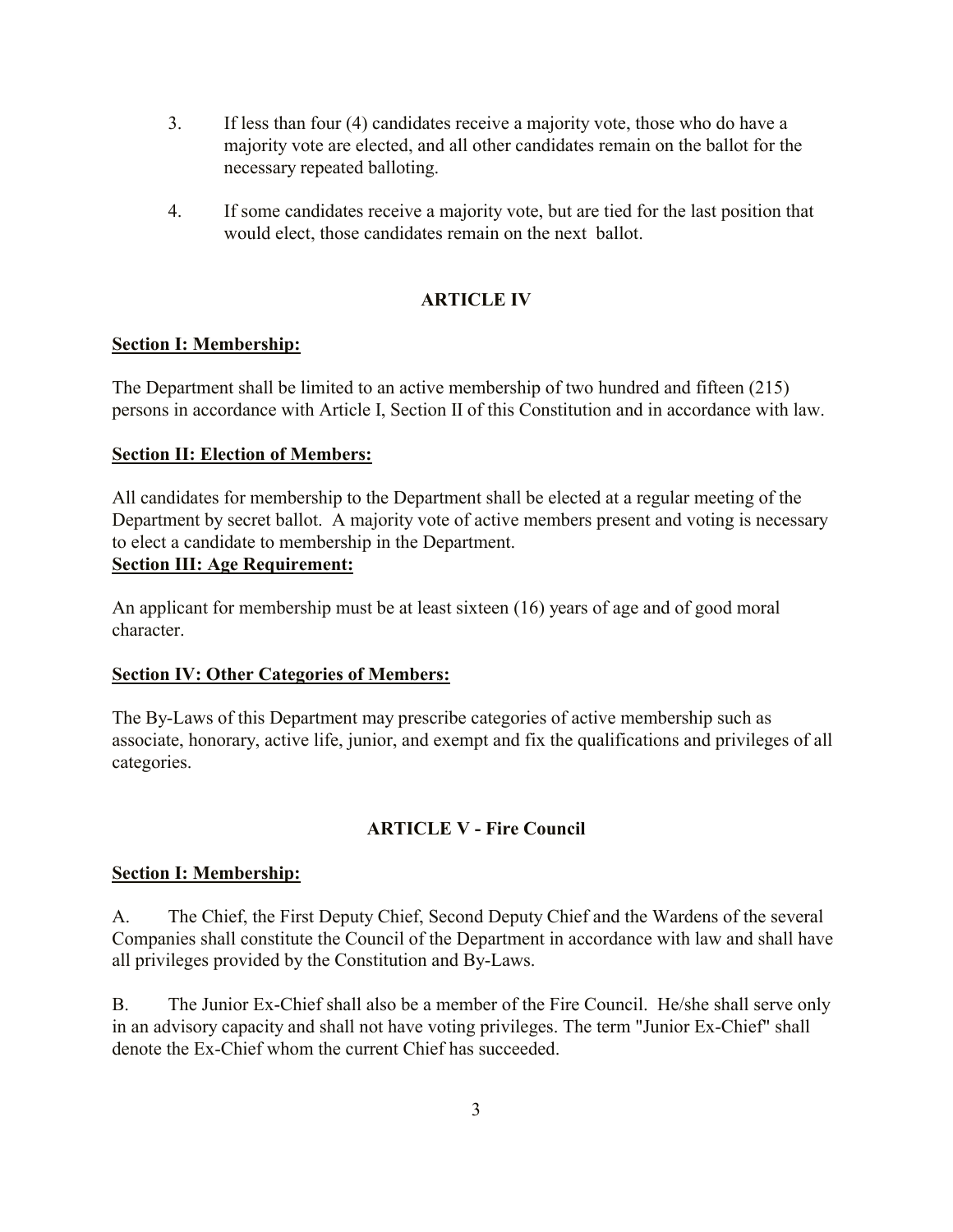C. The Department Attorney shall serve the Fire Council in an advisory capacity and shall have no voting privileges.

## **Section II: Powers:**

The Fire Council shall have the following powers and duties, subject to the authority of the Town Board of Fire Commissioners, the Chief and the Membership as provided elsewhere by law, this Constitution or the Department's By-Laws

A. The Fire Council shall be the custodian of all property of the Department and such property shall be under the Fire Council's control and care.

B. The Fire Council shall have control and responsibility for the supervision of the Department's officers, members and career Firefighter's. In order to enable the Fire Council to exercise such control and responsibility, the Fire Council shall:

1. Promulgate rules, regulations and standard operating procedures governing the conduct of all Department personnel at fires and other emergency and non-emergency situations where the Department is called upon to perform services;

2. Promulgate rules, regulations and standard operating procedures concerning methods of fire fighting and other emergency and non-emergency responses;

3. Promulgate rules, regulations and standard operating procedures concerning the chain of command within the Department;

4. Promulgate rules, regulations, and codes concerning the duties and conduct for all Department personnel and penalties for their violation;

5. Promulgate procedures concerning the reprimand, discipline, suspension, removal and other penalties to be imposed on the Department's officers and members for the violation of any rule, regulation, and code;

6. Proffer charges against any officer or member for an alleged infraction or violation of any rule, regulation, or code of the Department, conduct all Departmental hearings and trials concerning such infraction or violation, and thereupon render a decision and impose disciplinary measures if determined to be necessary;

7. Conduct, or authorize members to conduct, inquiries and take testimony concerning (i) a possible violation of Departmental rules, regulations, or codes, (ii) the cause and origin of fires within the jurisdiction of the Department, (iii) or any other subject which concerns the integrity of the Department or fire safety within the community;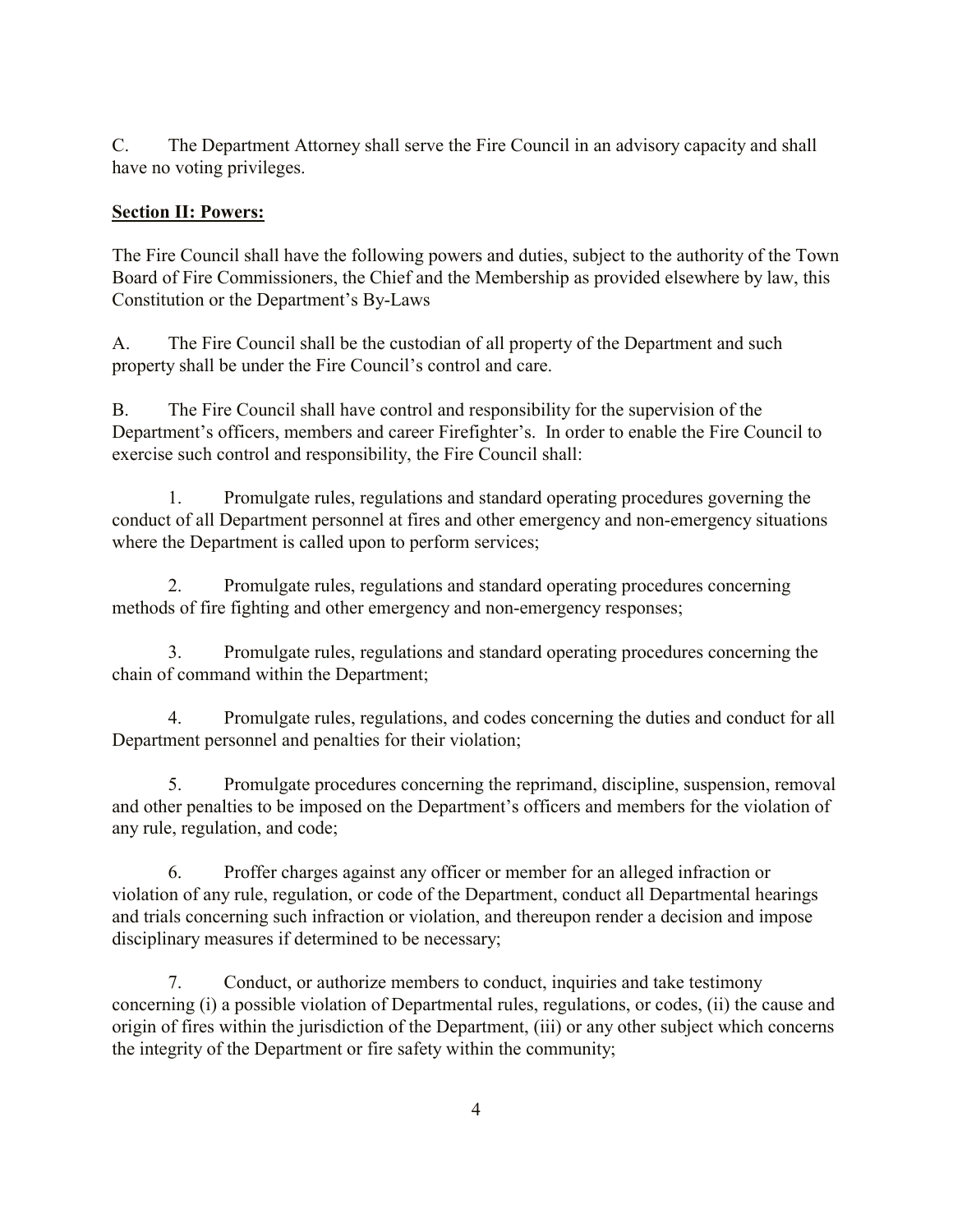8. Determine and designate days for public exercises and inspection review;

9. Be the sole official body to make recommendations on behalf of the Department regarding the (i) purchase, repair and maintenance of fire engines, trucks, hoses, implements, apparatus, and equipment which the Department deems suitable and necessary to prevent and extinguish fires and address other emergencies and functions within the Department's authority; (ii) erection and maintenance of suitable and necessary buildings for the Department's use; (iii) construction, repair and maintenance of water mains and locations of fire hydrants necessary for fire fighting and fire prevention.

10. Responsible for making determinations concerning the hiring of persons to be career firefighters; and

11. Assign new members and transfer existing members to the various companies. The Fire Council is required to make such appointments based only upon considerations pertaining to fire fighting capability and the interests of the Department as a whole.

## **Section III:**

A majority of the members of the Council shall constitute a quorum.

## **ARTICLE VI - Meetings**

## **Section I:**

A. An annual meeting of the Department shall be held for the election of Officers and to hear the annual reports of the Officers. Such annual meeting shall be held at the time specified in Article VII, Section I, of this Constitution.

B. Regular meetings of the members of the Department shall be held monthly at the time prescribed by the By-Laws.

C. Special meetings of the Department shall be held whenever called by the Chief or Fire Council or upon written application of fifteen (15) members.

D. The several companies of this Department shall hold special meetings upon written application of the respective secretaries to the Fire Council.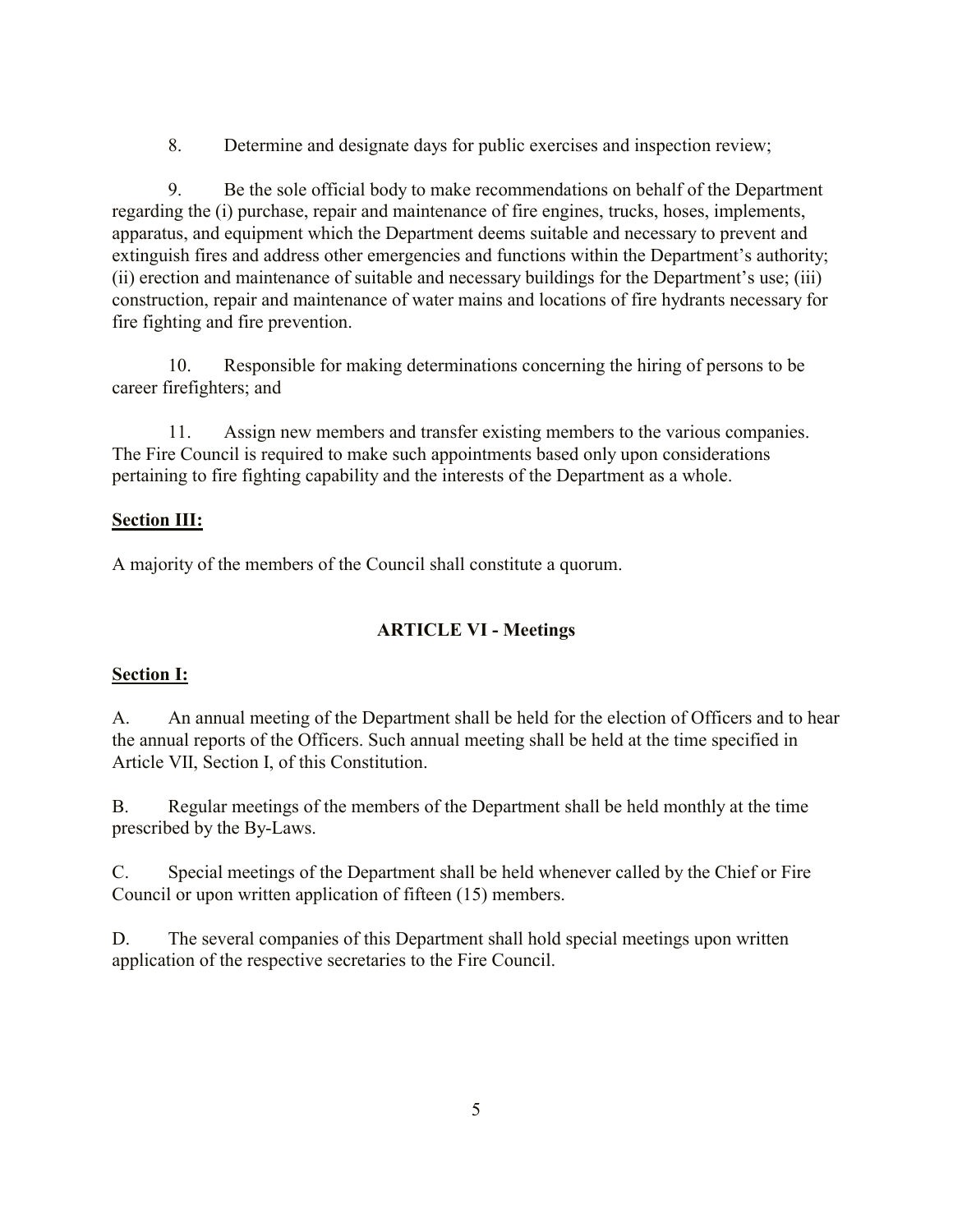## **ARTICLE VII - Election of Officers**

## **Section I :**

A. The Officers of the Department shall be nominated at an annual meeting of the Department which shall be held according to law on the Thursday following the first Tuesday in December of each year at eight o'clock in the evening. The nominations shall be made by vote of the duly qualified active members of the Department and not by delegates from the different fire companies in general convention. At the annual election of Department Officers, the Chairman of the meeting will be elected from the floor by a majority vote. A candidate for the office of Chief, First Deputy Chief or Second Deputy Chief must have been an active member having the right to vote for at least ten years and must have held the position of Captain for a minimum of one (1) term (inclusive of current year).

A candidate for Captain must have been an active member having the right to vote for at least four (4) years.

Election of Department Officers shall proceed in the following order: Chief of Department, First Deputy Chief, Second Deputy Chief, Captains, Department Secretary, Department Treasurer, Department Financial Secretary, Department Surgeon, Department Chaplain, Department Attorney and Sergeant-at-Arms.

B. The Secretary shall forthwith file in the office of the Town Clerk a certificate of such nomination which, according to law, the Town Board of Fire Commissioners shall consider at its next meeting and appoint such persons as it may approve to the offices to which they have been respectively nominated.

C. Officers so nominated and approved by the Town Board of Fire Commissioners shall take office on the first day of January following their date of nomination.

#### **Section II:**

A. The Officers of each of the several companies shall be elected at an annual meeting of the duly qualified active members of each company. This annual meeting of each company shall be held immediately following the adjournment of the Annual Department Meeting and elections, and company Officers so elected will take office on the first day of January following their date of election.

B. At such annual meetings the members of each company shall elect by ballot from their own number a Lieutenant, one Warden, a Secretary and a Sergeant-at-Arms. The term of office of the Lieutenant, Secretary and Sergeant-at-Arms shall be one year, The Warden two years, and any vacancy occurring in any such office shall be filled by election in a like manner. At the first annual meeting after this Department has been established, two (2) Wardens shall be elected to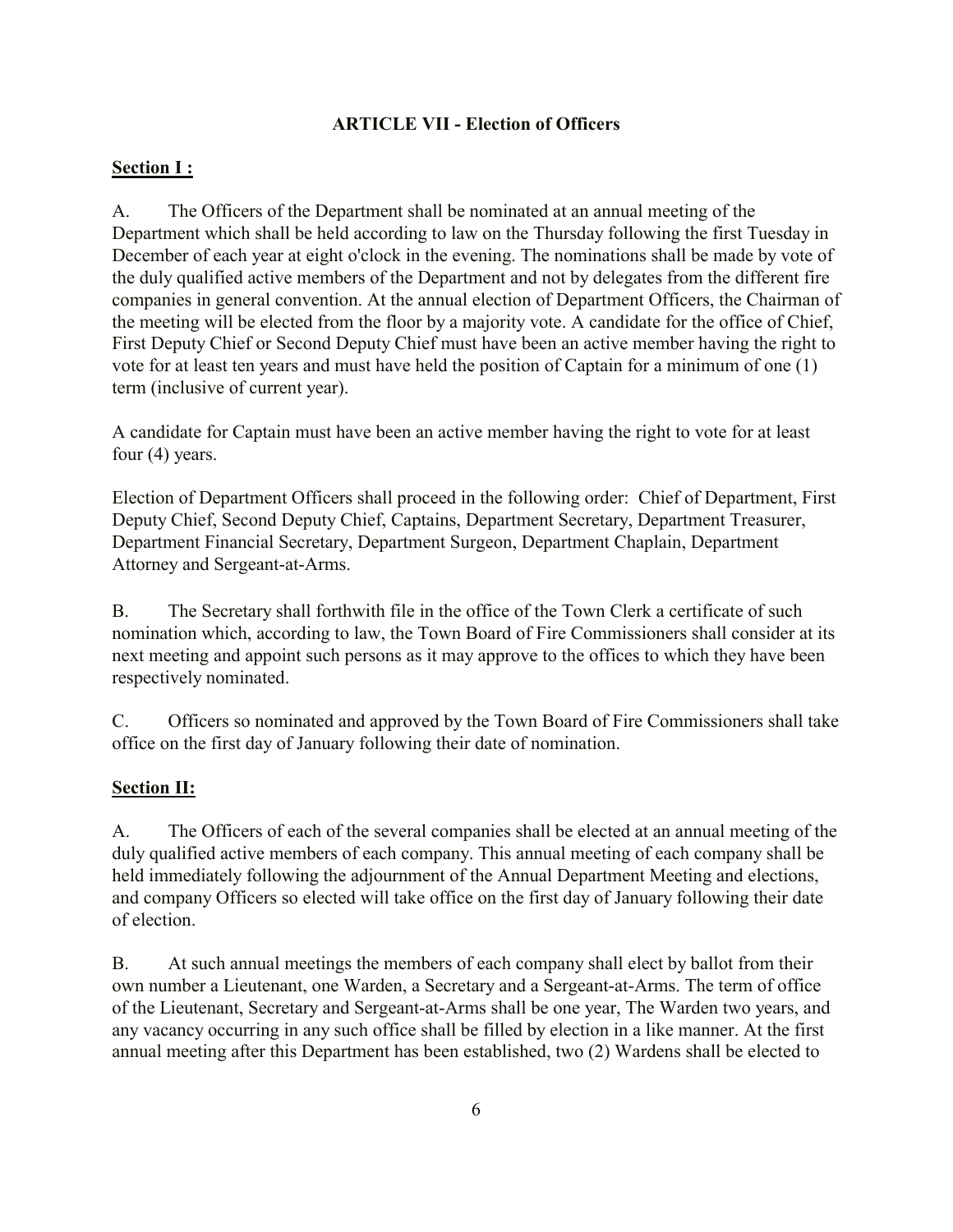serve a term of one and two years, respectively. A candidate for office of Warden must have been an active and voting member of this Department for five years.

#### **Section III.**

A. Candidate for election to company Lieutenant must have served at least two years as an active member having the right to vote immediately prior to the date of election and must receive a majority of the votes cast.

B. A Warden must complete his/her first year of office in good standing, in order to continue in office for the second year. If a Warden fails to complete his/her first year in office in good standing, a new Warden shall be elected at the annual company elections to fill the unexpired term of one year. Good standing means to attend at least nine (9) regularly scheduled meetings of the Fire Council.

#### **ARTICLE VIII - Duties and Powers of the Chief**

#### **Section I :**

A. The duties of the Chief, First Deputy and Second Deputy Chief shall be as follows:

1. The Chief shall be the president of the Council and of the meeting of the Department. He/She shall, subject to the direction of the Town Board of Fire Commissioners, have exclusive control of the members at all fires, emergencies, functions, inspections and reviews; the supervision and control of the apparatus and other equipment of the Department owned by the Town or Fire District for the prevention of or extinguishment of fires; of all property owned by the Department; and of all Officers and employees thereof elected or employed by the Council or by the Town Board of Fire Commissioners. He/She shall, whenever required by the Town Board of Fire Commissioners and at least quarterly, report to the Board the condition of the property of the Department and such other information respecting the Department as may be required. He/She shall hold the members, Officers and employees of the Department strictly to account for neglect of duty, and may suspend or discharge them at any time, subject to the approval of two-thirds (2/3) of the members of the Council at the next meeting. He/She shall, upon application, and if authorized by the Council, issue through the Secretary of the Department a certificate of the time of service of a member of the Department, and shall give to each officer of the Department immediately after his/her election a certificate thereof countersigned by the Secretary.

2. In case of inability or absence of the Chief, the first Deputy Chief, and in case of the absence or inability of both the Chief and First Deputy Chief, the Second Deputy Chief shall perform the duties and have all the powers of the Chief.